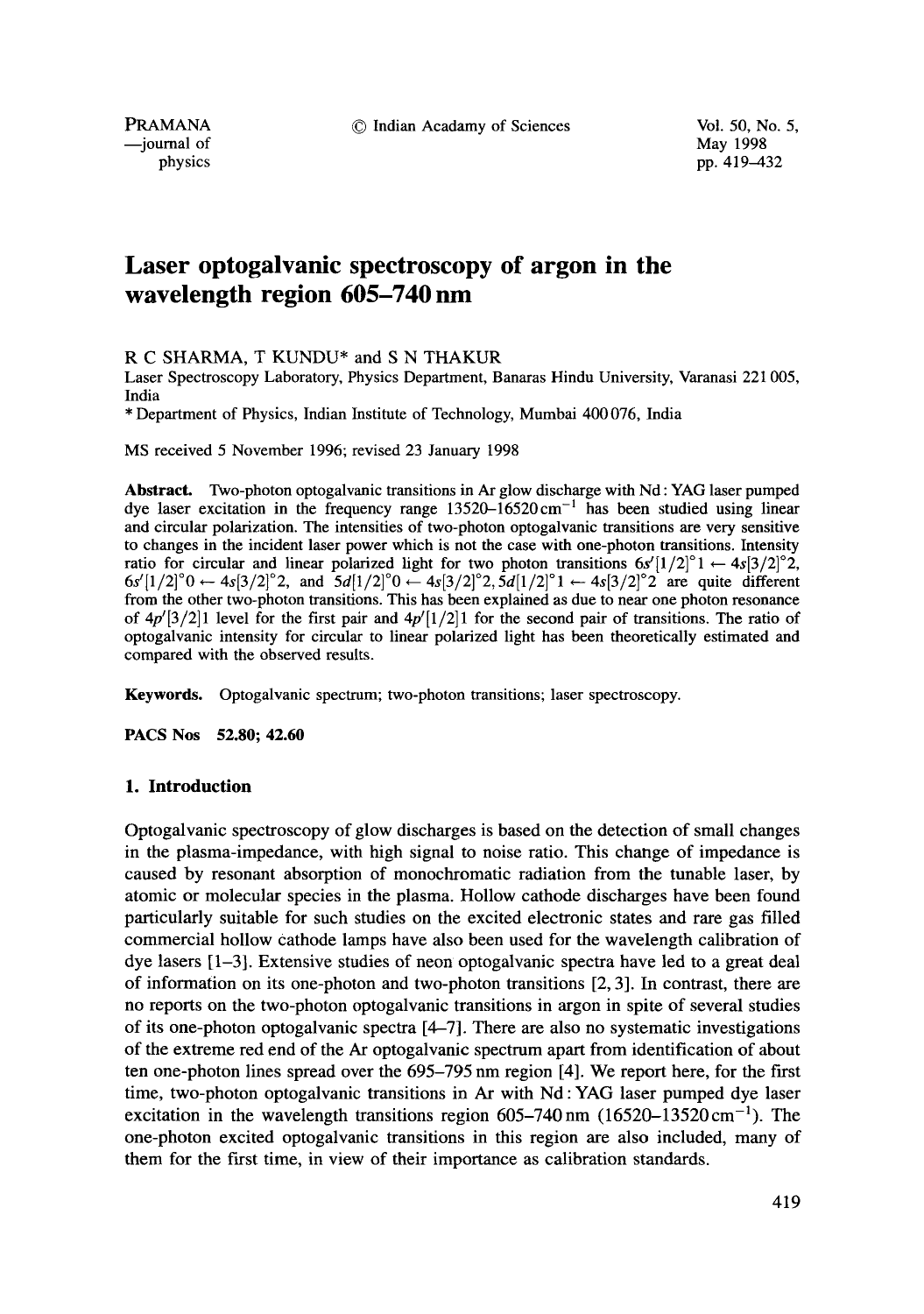*R C Sharma, T Kundu and S N Thakur* 

## **2. Experimental**

Frequency doubled output at 532 nm from the injection seeded continuum Nd : YAG laser (model YG681C) pumped a Lambda Physik dye laser (model LPD3002) at 10 Hz with energy per pulse 250 mJ. Three different laser dyes in methanol were used: LDS-730 (740- 720 nm, region I), LDS-698 (720-670 nm, region II) and DCM (670-605 nm, region HI). The spectral bandwidth of the dye laser was  $0.2 \text{ cm}^{-1}$  with energies (at the peak of the dye laser output) per pulse (5 ns duration) of 35 mJ in region I, 70 mJ in region II and 45 mJ in region III. Approximately 20% of the dye laser radiation was coaxially directed into a Hamamatsu At-hollow cathode lamp (model L233-Fe) which was connected to a regular d.c. power supply (Keithley model 246) through a current limiting resistance of  $2.5 \text{ k }\Omega$ . The voltage across the lamp could be set between 180 and 200 volts for normal glow discharge and the optogalvanic voltage change of the discharge was monitored across a 2.5 k  $\Omega$  resistance using a coupling capacitor of 5  $\mu$ F. The laser beam spot was smaller than the cathode diameter of the lamp and the unfocused laser beam was carefully aligned so as not to fall on the metal surface. Our attempts to focus the laser beam (even weakly), in the glow discharge, led to pronounced instabilities in the optogalvanic signal.

The optogalvanic signal were monitored on an oscilloscope (Tektronix model 2465A) and simultaneously processed by a boxcar averager (model SR250); both units were



Figure 1. Oscilloscope traces of optogalvanic signals in argon corresponding to composite negative and positive voltage profiles (a and b) and only negative voltage profiles (c and d).

**420 Pramana - J. Phys., Vol. 50, No. 5, May 1998**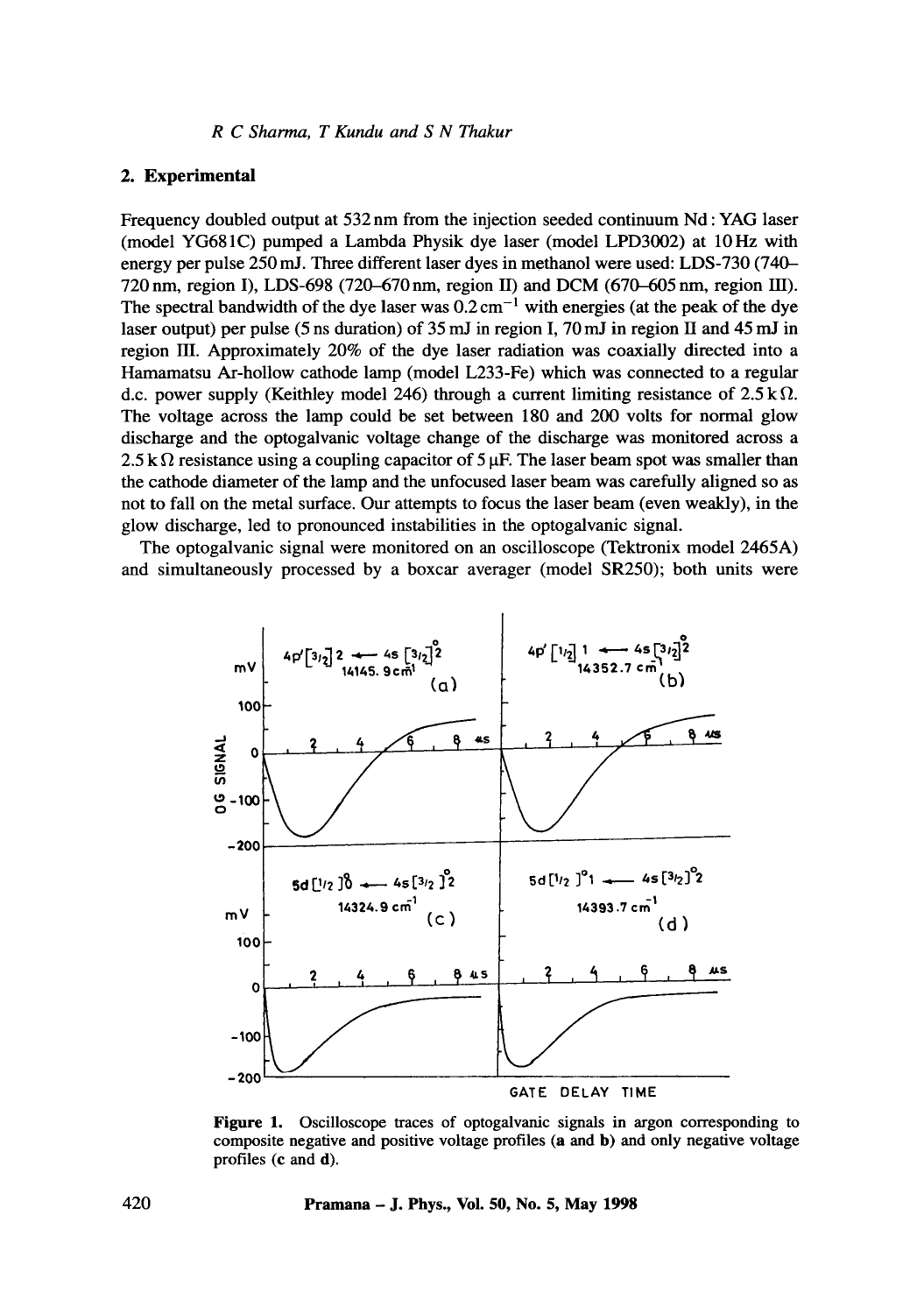*Laser optogalvanic spectroscopy of argon* 



**Figure 2.** Optogalvanic spectra of Ar with a boxcar gate delay of  $(a)$  13  $\mu$ s (linear polarization) (b)  $2 \mu s$  (linear polarization) and (c)  $2 \mu s$  (circular polarization).

triggered by a photodiode receiving a small fraction of the incident dye laser pulse. A general survey of the temporal profile of the signals at several wavelengths showed that they could be grouped into two types as shown in oscilloscope traces in figure 1. The first group of transitions exhibit a negative voltage profile with a minimum at  $1 \mu s$  from the excitation laser pulse and asymptotically increase to 0 after about 20  $\mu$ s (figure 1c, d). The second group of optogalvanic transitions exhibit a composite voltage profile which starts with the negative voltage signal, becomes minimum after  $2 \mu s$  then increases to a maximum positive voltage after 10 to 15  $\mu$ s and asymptotically decreases to 0 at the end of  $50 \mu s$  (figure 1a, b). The boxcar processed optogalvanic signals were recorded on a chart recorder with the dye laser grating scan rate of-0.3 nm/min. Figure 2 shows the optogalvanic spectra in the frequency region  $13950-14400 \text{ cm}^{-1}$  (717-694 nm) recorded with the boxcar gate width of  $2 \mu s$  and two different gate delays from the exciting laser pulse of 2  $\mu$ s and 13  $\mu$ s. It is seen from figure 2a (gate delay 13  $\mu$ s) and figure 2b (gate delay  $2 \mu s$ ) that the relative negative voltage signal for the first group of optogalvanic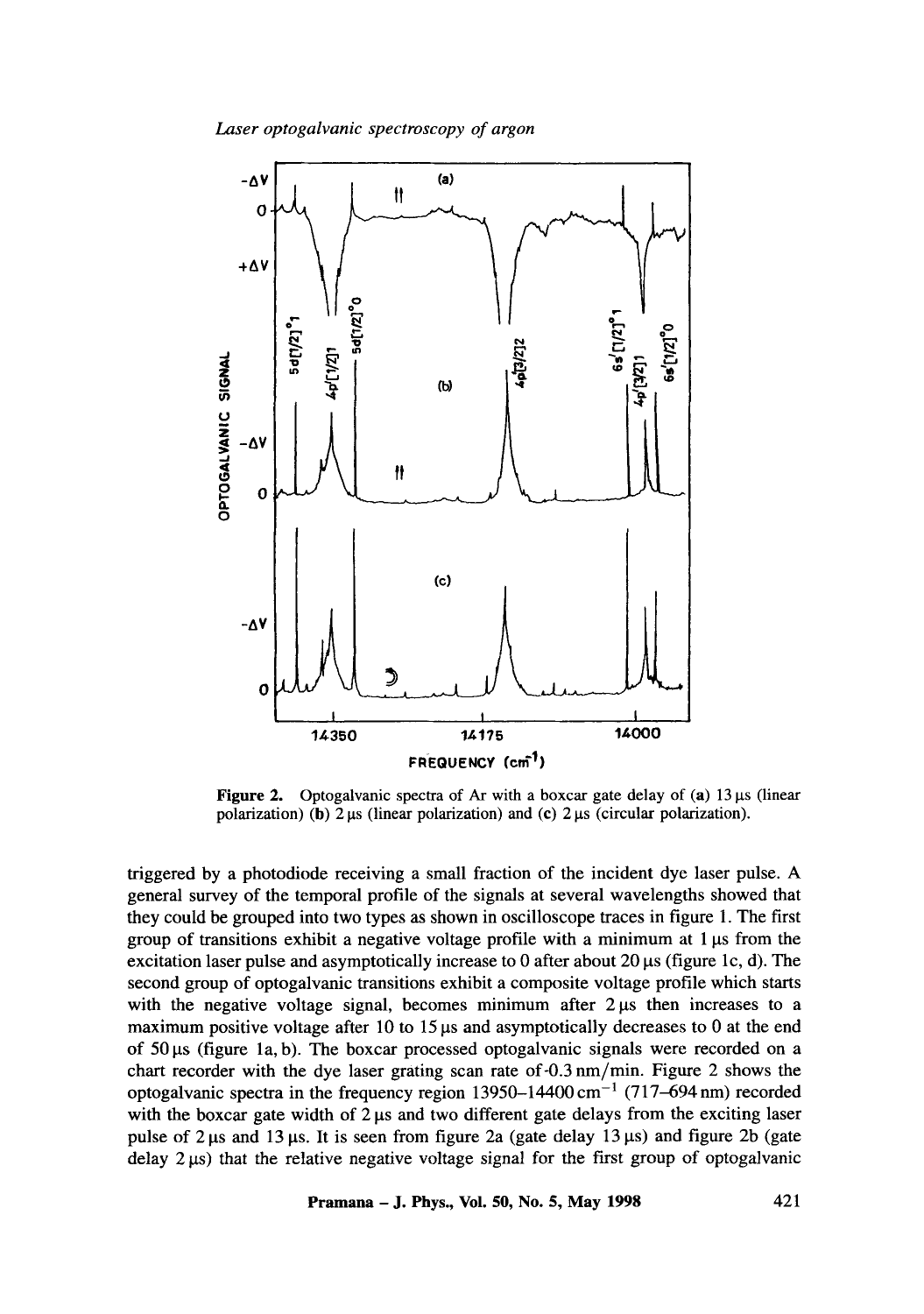## *R C Sharma, T Kundu and S N Thakur*



**Figure 3.** Optogalvanic spectrum of argon with a boxcar gate delay of  $4 \mu s$  (linear polarization). The numbers within brackets correspond to serial number of transitions as in table l and (\*) denote two-photon lines.

transitions are greatly diminished for the longer boxcar delay (figure 2a) and the optogalvanic signals for the second group become positive in polarity. It was found that the maximum number of Ar lines (all with the negative voltage signals) in any dye laser region were simultaneously recorded by setting the boxcar gate delay between 2  $\mu$ s and 4  $\mu$ s. The spectrum shown in figure 3 in the frequency region 14900-15400 cm<sup>-1</sup> (650-670 nm) is a part of the optogalvanic spectra in the DCM dye region (region III) recorded with the gate delay of  $4 \mu s$ .

## **3. Spectroscopic assignments**

The frequencies of the observed spectral lines were determined by fitting a second degree polynomial to the measured line positions with a maximum uncertainty of  $1 \text{ cm}^{-1}$ , these are given in the first column of table 1. The relative optogalvanic intensities (estimated from peak height for linearly polarized light) are given in the second column but these are not normalized for the spectral power variations of the dye laser output and in the case of overlapping transitions the relative intensities in the two dye regions are also shown (within bracket). The upper and lower energy levels of the transition, in Racah notation [8], are given in the third and fourth columns respectively and the transition type (one or two-photon) is shown in the fifth column. In region II, the relative intensities of twophoton transitions were also determined for circularly polarized light and the ratio  $(\Omega)$  of circular to linear polarization intensities is included in the fifth column along with the corresponding uncertainty. The spectroscopic assignments are quite straight forward in terms of the known energy levels of argon [9] and all, except ten of 142, observed lines have been satisfactorily assigned (see table 1). Some of the observed lines have two assignments within the limits of uncertainty.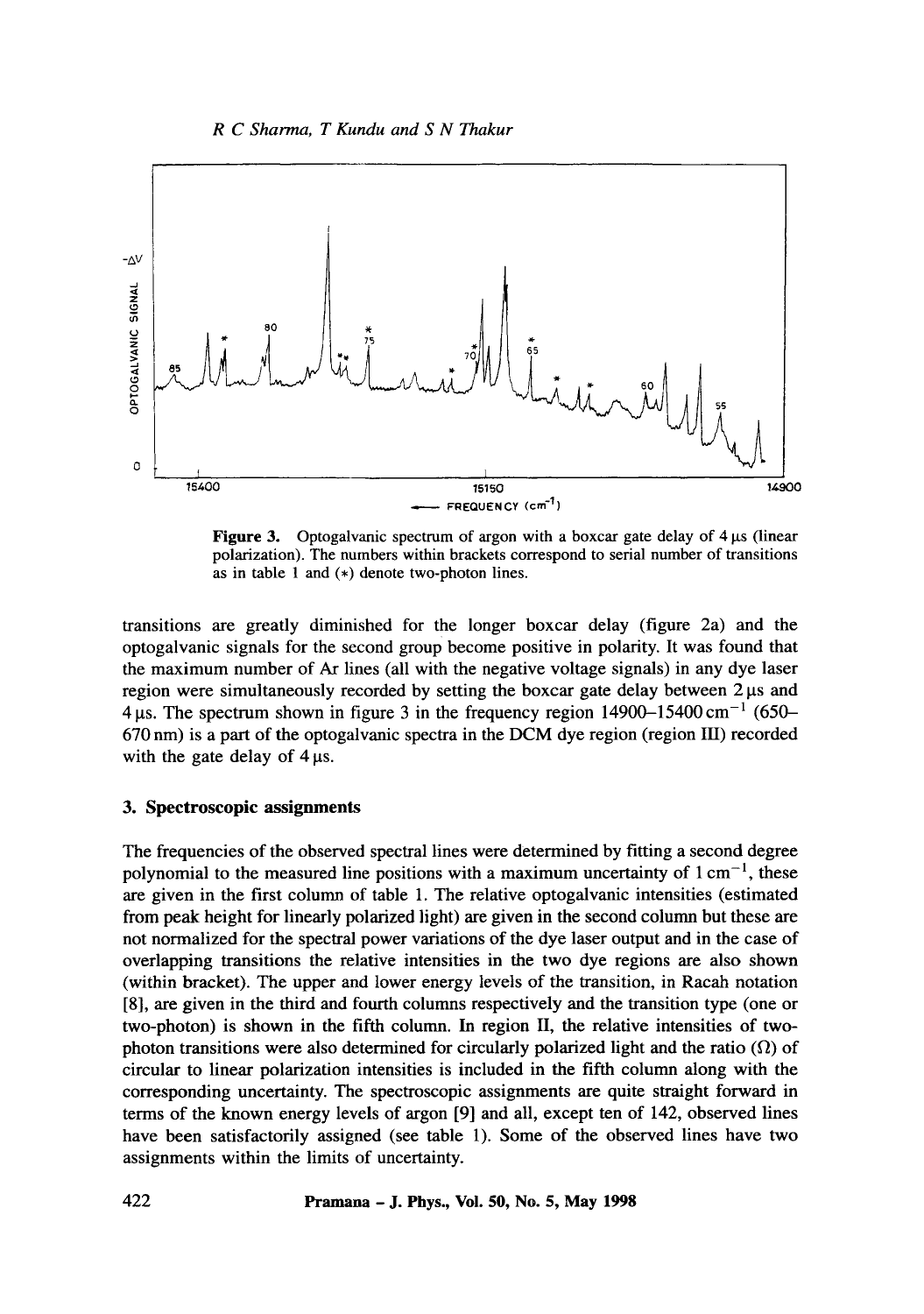## *Laser optogalvanic spectroscopy of argon*

| Frequency               | Relative<br>intensity | Assignment          |                     |                                      |
|-------------------------|-----------------------|---------------------|---------------------|--------------------------------------|
| $\text{(cm}^{-1})$      |                       | Upper state         | Lower state         | <b>Transition</b><br>type $(\Omega)$ |
| Region I (Dye LDS-730)  |                       |                     |                     |                                      |
| 13523.2                 | 03                    | $6s[3/2]^{\circ}1$  | 4p[3/2]2            | <b>OP</b>                            |
| 13539.9                 | 18                    | 4p'[3/2]2           | $4s[3/2]^{\circ}1$  | <b>OP</b>                            |
|                         |                       | $7s[3/2]^{\circ}1$  | $4s'[1/2]^{\circ}1$ | TP                                   |
| 13561.4                 | 10                    | $4d[7/2]^{\circ}4$  | 4p[5/2]3            | ОP                                   |
| 13595.3                 | 12                    | $4d[7/2]^{\circ}3$  | 4p[5/2]2            | <b>OP</b>                            |
| 13610.5                 | 04                    | $4d[3/2]^{\circ}1$  | 4p[3/2]2            | <b>OP</b>                            |
| 13664.8                 | 07                    | $6s'[1/2]^{\circ}1$ | 4p'[1/2]1           | <b>OP</b>                            |
| 13673.2                 | 04                    | $6s[3/2]^{\circ}1$  | 4p[3/2]1            | ΟP                                   |
| 13705.4                 | 14                    | $6s'[1/2]^{\circ}1$ | $4s[3/2]^{\circ}1$  | <b>TP</b>                            |
| 13722.1                 | 05                    | $4d'[3/2]^{\circ}1$ | 4p'[3/2]2           | <b>OP</b>                            |
| 13745.8                 | 35                    | $4p'[1/2]^{\circ}1$ | $4s[3/2]^{\circ}1$  | <b>OP</b>                            |
| 13749.9                 | 17                    | $4d[7/2]^{\circ}3$  | 4p[5/2]3            | <b>OP</b>                            |
| 13757.1                 | 03                    | $7s[3/2]^{\circ}1$  | 4p'[1/2]0           | <b>OP</b>                            |
| 13760.5                 | 05                    | $4d[3/2]^{\circ}1$  | 4p[3/2]1            | <b>OP</b>                            |
| 13804.9                 | 06                    | $4d'[5/2]^{\circ}3$ | $4s[3/2]^{\circ}2$  | TP                                   |
| 13827.5                 | 09                    | $4d[5/2]^{\circ}2$  | 4p[5/2]2            | <b>OP</b>                            |
| 13872.0                 | 17(b)                 | $6s'[1/2]^{\circ}1$ | $4p'$ [3/2]2        | <b>OP</b>                            |
| 13880.0                 | 05                    | $4d'[3/2]^{\circ}1$ | 4p'[3/2]1           | <b>OP</b>                            |
| 13930.0                 | 05(b)                 |                     | unassigned          |                                      |
| 13944.4                 | 05                    | $7s[3/2]^{\circ}2$  | $4s'[1/2]^{\circ}0$ | TP                                   |
| 13948.3                 | 07                    | $4d[5/2]^{\circ}3$  | 4p[5/2]2            | OP                                   |
| Region II (Dye-LDS-698) |                       |                     |                     |                                      |
| 13976.6                 | 70                    | $6s'[1/2]^{\circ}0$ | $4s[3/2]^{\circ}2$  | TP $(0.9 \pm 0.1)$                   |
| 13988.3                 | 60                    | 4p'[3/2]1           | $4s[3/2]^{\circ}2$  | <b>OP</b>                            |
| 14008.8                 | 80                    | $6s'[1/2]^{\circ}1$ | $4s[3/2]^{\circ}2$  | TP $(1.3 \pm 0.1)$                   |
| 14079.2                 | 06                    | $5d'[5/2]^{\circ}3$ | $4s'[1/2]^{\circ}1$ | TP $(2.0 \pm 0.1)$                   |
| 14091.6                 | 11                    | $5d[1/2]^{\circ}1$  | $4s[3/2]^{\circ}1$  | TP $(0.7 \pm 0.2)$                   |
| 14104.3                 | 04                    | $4d[5/2]^{\circ}3$  | 4p[5/2]3            | <b>OP</b>                            |
| 14128.2                 | 06                    |                     | unassigned          |                                      |
| 14145.9                 | 100                   | 4p'[3/2]2           | $4s[3/2]^{\circ}2$  | <b>OP</b>                            |
| 14168.4                 | 07                    | $5d[3/2]^{\circ}2$  | $4s[3/2]^{\circ}1$  | TP $(2.1 \pm 0.2)$                   |
| 14204.5                 | 06                    | $5d[7/2]^{\circ}3$  | $4s[3/2]^{\circ}1$  | TP $(1.9 \pm 0.2)$                   |
| 14222.3                 | 03                    | $4d[5/2]^{\circ}3$  | 4p[5/2]3            | <b>OP</b>                            |
| 14231.8                 | 02                    | $4d[3/2]^{\circ}1$  | 4p[5/2]2            | <b>OP</b>                            |
| 14266.5                 | 04                    | $5d[5/2]^{\circ}2$  | $4s[3/2]^{\circ}1$  | TP $(2.1 \pm 0.1)$                   |
| 14290.5                 | 02                    | $5d'[5/2]^{\circ}3$ | $4s[3/2]^{\circ}1$  | TP $(2.0 \pm 0.1)$                   |
| 14297.8                 | 02                    | $6s[3/2]^{\circ}1$  | 4p[5/2]3            | <b>OP</b>                            |

Table 1. Observed one and two-photon optogalvanic transition in argon in the wavelength region  $605-740$  nm  $(16516-13520 \text{ cm}^{-1})$ .

*(Continued)*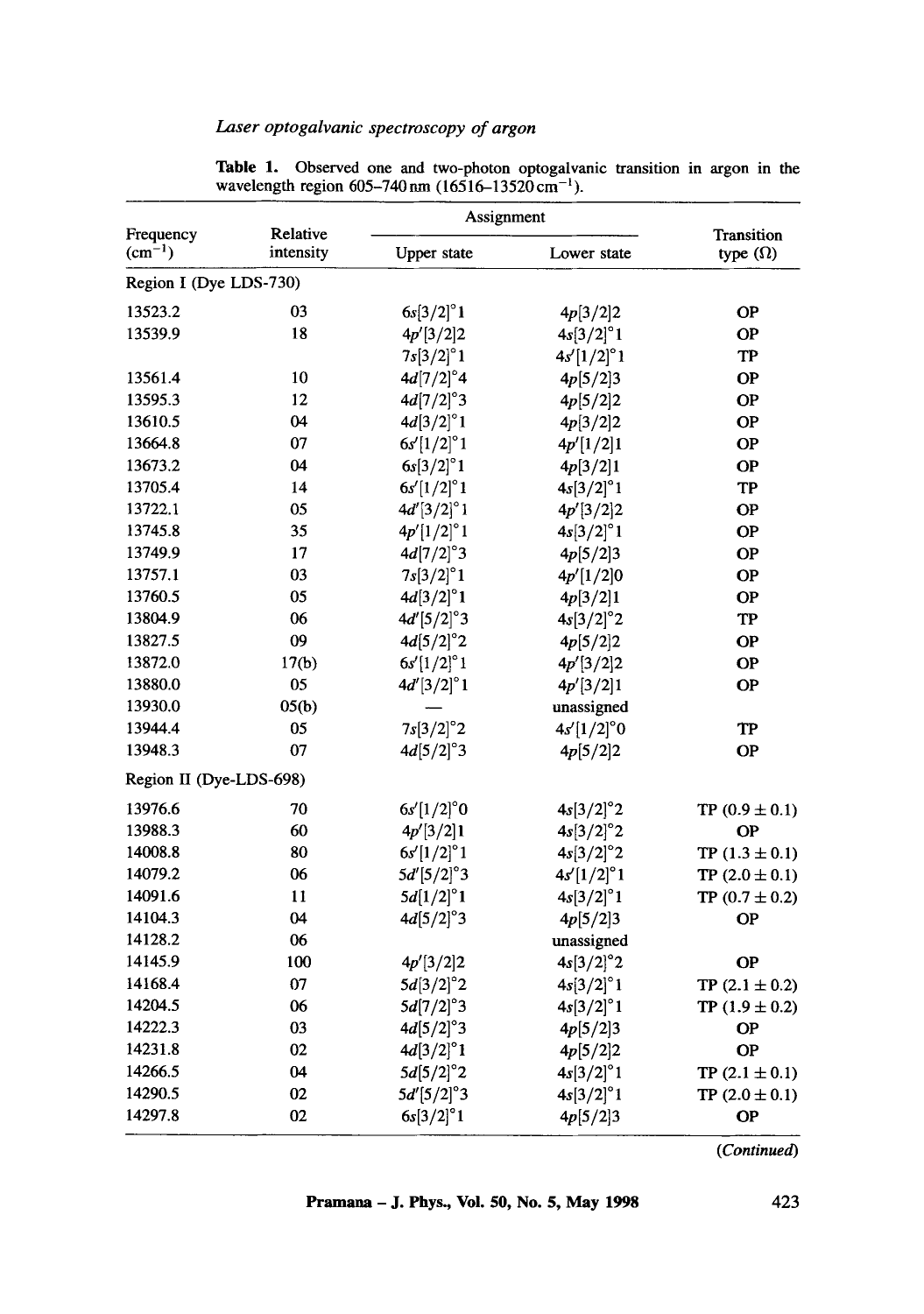| Frequency<br>$(cm^{-1})$ | Relative<br>intensity | Assignment          |                     |                               |
|--------------------------|-----------------------|---------------------|---------------------|-------------------------------|
|                          |                       | <b>Upper</b> state  | Lower state         | Transition<br>type $(\Omega)$ |
| 14324.9                  | 100                   | $5d[1/2]^{\circ}0$  | $4s[3/2]^{\circ}2$  | TP $(1.1 \pm 0.1)$            |
| 14352.7                  | 65                    | 4p'[1/2]1           | $4s[3/2]^{\circ}2$  | <b>OP</b>                     |
| 14365.0                  | 15                    | $7s[3/2]^{\circ}1$  | $4s[3/2]^{\circ}1$  | TP $(0.9 \pm 0.2)$            |
| 14382.0                  | 06                    | $5d[3/2]^{\circ}1$  | $4s[3/2]^{\circ}1$  | TP $(0.8 \pm 0.2)$            |
| 14393.7                  | 65                    | $5d[1/2]^{\circ}1$  | $4s[3/2]^{\circ}2$  | TP $(1.5 \pm 0.1)$            |
| 14410.0                  | 07                    | $5d'[3/2]^{\circ}2$ | $4s'[1/2]^{\circ}0$ | TP $(2.0 \pm 0.2)$            |
| 14445.9                  | 13                    | $5d[7/2]^{\circ}4$  | $4s[3/2]^{\circ}2$  | TP $(2.1 \pm 0.2)$            |
| 14471.7                  | 20                    | $5d[3/2]^{\circ}2$  | $4s[3/2]^{\circ}2$  | TP $(0.7 \pm 0.2)$            |
| 14475.7                  | 05                    | $5d'[5/2]^{\circ}2$ | $4s'[1/2]^{\circ}0$ | TP $(1.9 \pm 0.2)$            |
| 14508.7                  | 03                    | $5d[7/2]^{\circ}3$  | $4s[3/2]^{\circ}2$  | TP $(2.0 \pm 0.2)$            |
| 14515.3                  |                       |                     | (unassigned)        |                               |
| 14550.5                  | 03                    | $4d[1/2]^{\circ}1$  | 4p[1/2]1            | <b>OP</b>                     |
| 14592.8                  | 15                    | $5d[3/2]^{\circ}2$  | 4p'[1/2]1           | <b>OP</b>                     |
| 14592.8                  | 04                    | $5d[5/2]^{\circ}3$  | $4s[3/2]^{\circ}2$  | TP $(2.0 \pm 0.2)$            |
| 14648.7                  | 09                    | $7s[3/2]^{\circ}2$  | $4s[3/2]^{\circ}2$  | TP $(0.7 \pm 0.2)$            |
| 14785.7                  | 10                    | $5d[5/2]^{\circ}2$  | 4p'[1/2]1           | <b>OP</b>                     |
| 14803.1                  |                       |                     | (unassigned)        |                               |
| Region III (Dye-DCM)     |                       |                     |                     |                               |
| 14924.5                  | 25                    | $4d'[3/2]^{\circ}1$ | 4p[3/2]1            | <b>OP</b>                     |
|                          |                       | $6s'[1/2]^{\circ}1$ | 4p[3/2]2            | <b>OP</b>                     |
| 14944.5                  | 08                    | $7s[3/2]^{\circ}2$  | 4p'[1/2]1           | <b>OP</b>                     |
| 14956.2                  | 20                    | $5d[3/2]^{\circ}2$  | 4p'[3/2]1           | <b>OP</b>                     |
| 14972.5                  | 40                    | 4p'[1/2]0           | $4s[3/2]^{\circ}1$  | <b>OP</b>                     |
| 14983.5                  | 18                    | $4d'[3/2]^{\circ}2$ | 4p[5/2]2            | <b>OP</b>                     |
|                          |                       | $7s[3/2]^{\circ}1$  | 4p'[1/2]1           | <b>OP</b>                     |
| 15002.0                  | 35                    | $4d'[5/2]^{\circ}2$ | 4p[5/2]2            | $OP**$                        |
| 15010.1                  | 04                    | $6s'[1/2]^{\circ}0$ | 4p[3/2]1            | <b>OP</b>                     |
| 15018.1                  | 08                    | $5d[3/2]^{\circ}1$  | 4p'[1/2]1           | <b>OP</b>                     |
| 15039.7                  | 10(b)                 | $5d[5/2]^{\circ}3$  | 4p'[3/2]2           | <b>OP</b>                     |
| 15065.5                  | 09                    | $7s'[1/2]^{\circ}1$ | $4s[3/2]^{\circ}1$  | TP                            |
| 15074.7                  | 09                    | $6s'[1/2]^{\circ}1$ | 4p[3/2]1            | <b>OP</b>                     |
| 15093.2                  | 08                    | $8s[3/2]^{\circ}1$  | $4s[3/2]^{\circ}1$  | TP                            |
| 15114.5                  | 30                    | $5d'[3/2]^{\circ}2$ | $4s[3/2]^{\circ}2$  | <b>TP</b>                     |
| 15136.2                  | 70                    | $4d'[5/2]^{\circ}3$ | 4p[5/2]2            | OP                            |
| 15137.8                  | 75                    | $4d'[3/2]^{\circ}2$ | 4p[5/2]3            | ОP                            |
| 15150.2                  | 28                    | $4d[5/2]^{\circ}2$  | 4p'[3/2]1           | <b>OP</b>                     |
| 15155.7                  | 60                    | $4d'[5/2]^{\circ}2$ | 4p[5/2]3            | $OP**$                        |
| 15161.2                  | 06                    | $6d[1/2]^{\circ}1$  | $4s[3/2]^{\circ}2$  | TP                            |
| 15181.8                  | 06                    | $6d[1/2]^{\circ}0$  | $4s[3/2]^{\circ}2$  | TP                            |
| 15190.1                  | 06                    | $7s[3/2]^{\circ}1$  | 4p'[3/2]2           | <b>OP</b>                     |

*R C Sharma, T Kundu and S N Thakur* 

Table I. *(Continued)* 

*(Continued)*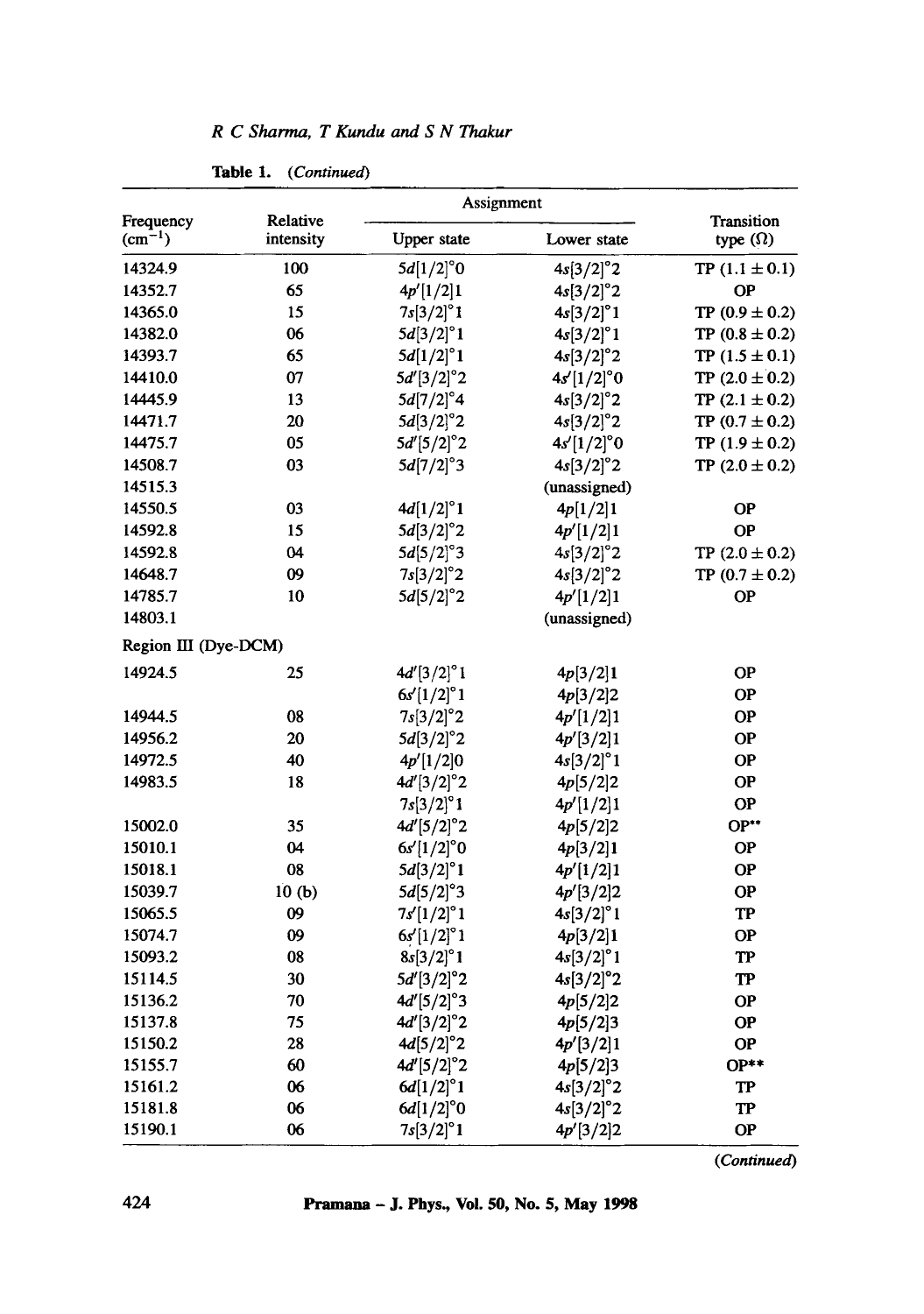| Laser optogalvanic spectroscopy of argon |  |  |
|------------------------------------------|--|--|
|                                          |  |  |

|                          | Relative  | Assignment          | Transition          |                        |
|--------------------------|-----------|---------------------|---------------------|------------------------|
| Frequency<br>$(cm^{-1})$ | intensity | <b>Upper</b> state  | Lower state         | type $(\Omega)$        |
| 15213.7                  | 09        | $8s[3/2]^{\circ}1$  | 4p' 1/2 0           | <b>OP</b>              |
| 15224.8                  | 06        | $5d[3/2]^{\circ}1$  | 4p'[3/2]2           | <b>OP</b>              |
| 15254.0                  | 20        | $6d[7/2]^{\circ}4$  | $4s[3/2]^{\circ}2$  | <b>TP</b>              |
| 15273.6                  | 07        | $10d[5/2]^{\circ}2$ | $4s'[1/2]^{\circ}1$ | TP                     |
| 15279.2                  | 07        | $6d'[5/2]^{\circ}2$ | $4s'[1/2]^{\circ}0$ | $\mathbf{T}\mathbf{P}$ |
| 15290.4                  | 90        | $4d'[5/2]^{\circ}3$ | 4p[5/2]3            | $OP**$                 |
| 15308.1                  | 07        | $7s[3/2]^{\circ}2$  | 4p'[3/2]1           | <b>OP</b>              |
| 15342.2                  | 25        | $4d[5/2]^{\circ}2$  | 4p'[1/2]1           | <b>OP</b>              |
| 15347.0                  | 12        | $7s[3/2]^{\circ}2$  | 4p'[3/2]1           | <b>OP</b>              |
| 15379.1                  | 14        | $8s[3/2]^{\circ}2$  | $4s[3/2]^{\circ}2$  | TP                     |
| 15382.5                  | 12        | $5d[3/2]^{\circ}1$  | 4p'[3/2]1           | <b>OP</b>              |
| 15394.4                  | 28        | $4d'[3/2]^{\circ}1$ | 4p[5/2]2            | <b>OP</b>              |
| 15426.1                  | 05        | $7s[3/2]^{\circ}1$  | 4p[1/2]0            | <b>OP</b>              |
| 15449.2                  | 03        | $7d[7/2]^{\circ}3$  | $4s[3/2]^{\circ}1$  | TP                     |
| 15460.8                  | 08        | $5d[3/2]^{\circ}1$  | 4p[1/2]0            | <b>OP</b>              |
| 15491.7                  | 03(b)     |                     | unassigned          |                        |
| 15515.9                  | 03        | $9s[3/2]^{\circ}1$  | $4s[3/2]^{\circ}1$  | TP                     |
| 15544.3                  | 25        | $6s'[1/2]^{\circ}1$ | 4p[5/2]2            | <b>OP</b>              |
| 15580.9                  | 100       | $6s[3/2]^{\circ}2$  | 4p[1/2]1            | <b>OP</b>              |
| 15624.8                  | 02(b)     |                     | unassigned          |                        |
| 15641.7                  | 03(b)     |                     | unassigned          |                        |
| 15657.3                  | 75        | $6s[3/2]^{\circ}1$  | 4p[1/2]1            | <b>OP</b>              |
| 15695.1                  | 50        | $5d[1/2]$ °1        | 4p[3/2]2            | <b>OP</b>              |
| 15706.4                  | 30        | $5d[1/2]^{\circ}0$  | 4p[3/2]1            | <b>OP</b>              |
| 15729.8                  | 08        | $7d[3/2]^{\circ}2$  | $4s[3/2]^{\circ}2$  | <b>TP</b>              |
| 15732.8                  | 14        | $7d[7/2]^{\circ}4$  | $4s[3/2]^{\circ}2$  | TP                     |
| 15744.8                  | 35        | $4d[3/2]^{\circ}1$  | 4p[1/2]1            | <b>OP</b>              |
| 15785.1                  | 03        | $7d[5/2]^{\circ}3$  | $4s[3/2]^{\circ}2$  | TP                     |
| 15790.2                  | 03        | $10s[3/2]^{\circ}1$ | $4s[3/2]^{\circ}1$  | <b>TP</b>              |
| 15813.6                  | 13        | $9s[3/2]^{\circ}2$  | $4s[3/2]^{\circ}2$  | <b>TP</b>              |
| 15832.6                  | 07        | $7d[1/2]^{\circ}1$  | 4p'[1/2]0           | <b>OP</b>              |
| 15845.6                  | 50        | $5d[1/2]^{\circ}1$  | 4p[3/2]1            | <b>OP</b>              |
| 15849.8                  | 70        | $5d[3/2]^{\circ}2$  | 4p[3/2]2            | <b>OP</b>              |
| 15877.0                  | 25        | $5d'[3/2]^{\circ}2$ | 4p'[1/2]1           | OP                     |
| 15922.6                  | 40        | $5d[7/2]^{\circ}3$  | 4p[3/2]2            | <b>OP</b>              |
| 15961.7                  | 04        | $6d'[7/2]^{\circ}2$ | $4s[3/2]^{\circ}2$  | <b>TP</b>              |
| 15972.1                  | 15        | $6d[1/2]^{\circ}1$  | 4p'[1/2]1           | <b>OP</b>              |
| 16000.7                  | 25        | $5d[3/2]^{\circ}2$  | 4p[3/2]1            | <b>OP</b>              |
| 16009.9                  | 12        | $8d[1/2]^{\circ}0$  | $4s[3/2]^{\circ}2$  | TP                     |
| 16013.0                  | 12        | $6d[1/2]^{\circ}0$  | 4p'[1/2]1           | <b>OP</b>              |
| 16037.7                  | 06        | $8d[7/2]^{\circ}4$  | $4s[3/2]^{\circ}2$  | TP                     |

Table 1. *(Continued)* 

*(Continued)*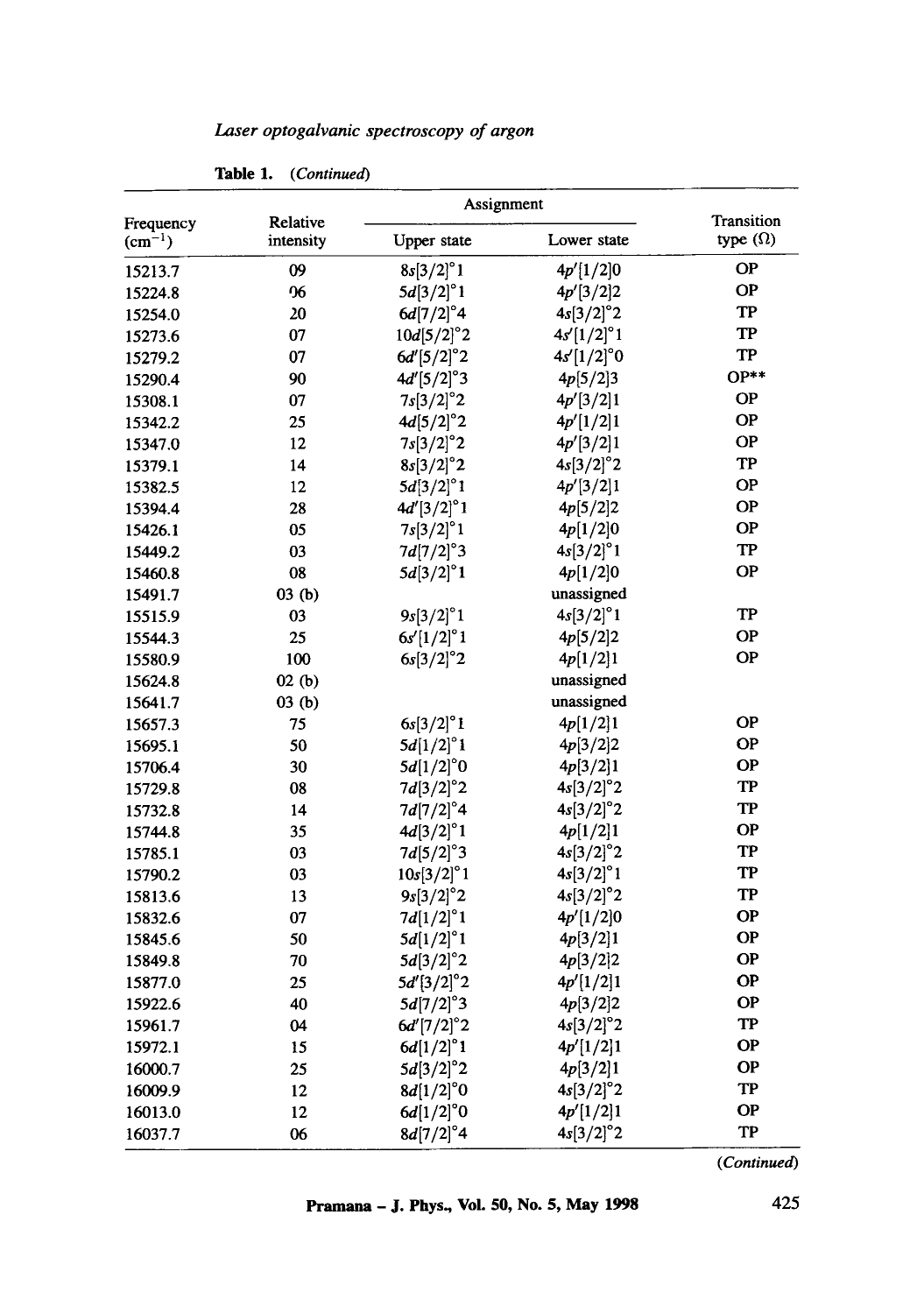|                          | Relative<br>intensity | Assignment          |                    |                                      |
|--------------------------|-----------------------|---------------------|--------------------|--------------------------------------|
| Frequency<br>$(cm^{-1})$ |                       | <b>Upper</b> state  | Lower state        | <b>Transition</b><br>type $(\Omega)$ |
| 16045.4                  | 35                    | $5d[5/2]^{\circ}2$  | 4p[3/2]2           | <b>OP</b>                            |
| 16083.5                  | 60                    | $5d'[3/2]^{\circ}2$ | 4p'[3/2]2          | <b>OP</b>                            |
| 16092.9                  | 75                    | $5d[5/2]^{\circ}3$  | 4p[3/2]2           | <b>OP</b>                            |
|                          |                       | $10s[3/2]^{\circ}2$ | $4s[3/2]^{\circ}2$ | <b>TP</b>                            |
| 16127.2                  | 03                    |                     | unassigned         |                                      |
| 16165.5                  | 25(b)                 |                     | unassigned         |                                      |
| 16178.8                  | 13                    | $6d[1/2]^{\circ}1$  | 4p'[3/2]2          | <b>OP</b>                            |
| 16195.5                  | 40                    | $5d[5/2]^{\circ}2$  | 4p[3/2]1           | <b>OP</b>                            |
| 16202.7                  | 55                    | $7s[3/2]^{\circ}2$  | 4p[3/2]2           | <b>OP</b>                            |
|                          |                       | 11d[7/2]°3          | $4s[3/2]^{\circ}1$ | <b>TP</b>                            |
| 16216.4                  | 40                    | $5d'[5/2]^{\circ}2$ | 4p'[3/2]2          | <b>OP</b>                            |
| 16242.4                  | 50                    | $7s[3/2]^{\circ}1$  | 4p[3/2]2           | <b>OP</b>                            |
| 16267.8                  | 30                    | $5d'[5/2]^{\circ}3$ | 4p'[3/2]2          | <b>OP</b>                            |
| 16276.7                  | 17                    | $5d[3/2]^{\circ}1$  | 4p[3/2]2           | <b>OP</b>                            |
| 16312.3                  | 14                    | $6d[3/2]^{\circ}2$  | 4p'[1/2]1          | <b>OP</b>                            |
| 16315.5                  | 28                    | $5d[1/2]^{\circ}1$  | 4p[5/2]2           | <b>OP</b>                            |
| 16318.7                  | 14                    | 5d'[3/2]°1          | 4p'[1/2]1          | <b>OP</b>                            |
| 16329.9                  | 13                    | $6d[5/2]^{\circ}2$  | 4p'[1/2]1          | <b>OP</b>                            |
| 16336.3                  | 14                    | $6d[1/2]^{\circ}1$  | 4p'[3/2]1          | <b>OP</b>                            |
| 16353.1                  | 13                    | $7s[3/2]^{\circ}1$  | 4p[3/2]1           | <b>OP</b>                            |
| 16376.3                  | 50                    | $6d[1/2]^{\circ}0$  | 4p'[3/2]1          | <b>OP</b>                            |
| 16386.0                  | 45                    | $7s'[1/2]^{\circ}1$ | 4p'[1/2]1          | <b>OP</b>                            |
| 16391.2                  | 40                    | $7s[3/2]^{\circ}1$  | 4p[3/2]1           | <b>OP</b>                            |
| 16406.2                  | 05                    | $8s[3/2]^{\circ}2$  | 4p'[1/2]1          | <b>OP</b>                            |
| 16413.3                  | 30                    | 6d[1/2]°1           | 4p[1/2]0           | <b>OP</b>                            |
| 16426.2                  | 10                    | $5d[3/2]^{\circ}1$  | 4p[3/2]1           | <b>OP</b>                            |
| 16439.1                  | 10                    | $8s[3/2]^{\circ}1$  | 4p'[1/2]1          | $OP**$                               |
| 16453.0                  | 15(b)                 |                     | unassigned         |                                      |
| 16483.9                  | 12                    | $6d[7/2]^{\circ}3$  | 4p'[3/2]2          | <b>OP</b>                            |
| 16498.5                  | 25                    | $4d'[3/2]^{\circ}2$ | 4p[1/2]1           | $OP**$                               |
| 16516.0                  | 18                    | $4d'[5/2]^{\circ}2$ | 4p[1/2]1           | <b>OP</b>                            |

*R C Sharma, T Kundu and S N Thakur* 

**Table** 1. *(Continued)* 

(b): Broad feature; \*\*: Revised assignment from those in Ref [6].

The metastable  $4s[3/2]^{\circ}2$  level accounts for more than half of the 44 two-photon resonant transitions whereas 14 of them originate in  $4s[3/2]^{\circ}$ 1, four in  $4s'[1/2]^{\circ}$ 0 and only three in  $4s'[1/2]^{\circ}$  1 level. A partial energy level diagram of argon is given in figure 4 to explain the origin of some very intense spectral lines. The intensities of twophoton optogalvanic transitions are very sensitive to changes in incident laser power, unlike the one photon transition. The strongest two-photon lines are observed at 13976.6, 14008.8, 14324.9 and 14393.7 cm<sup>-1</sup> respectively, all of them originating in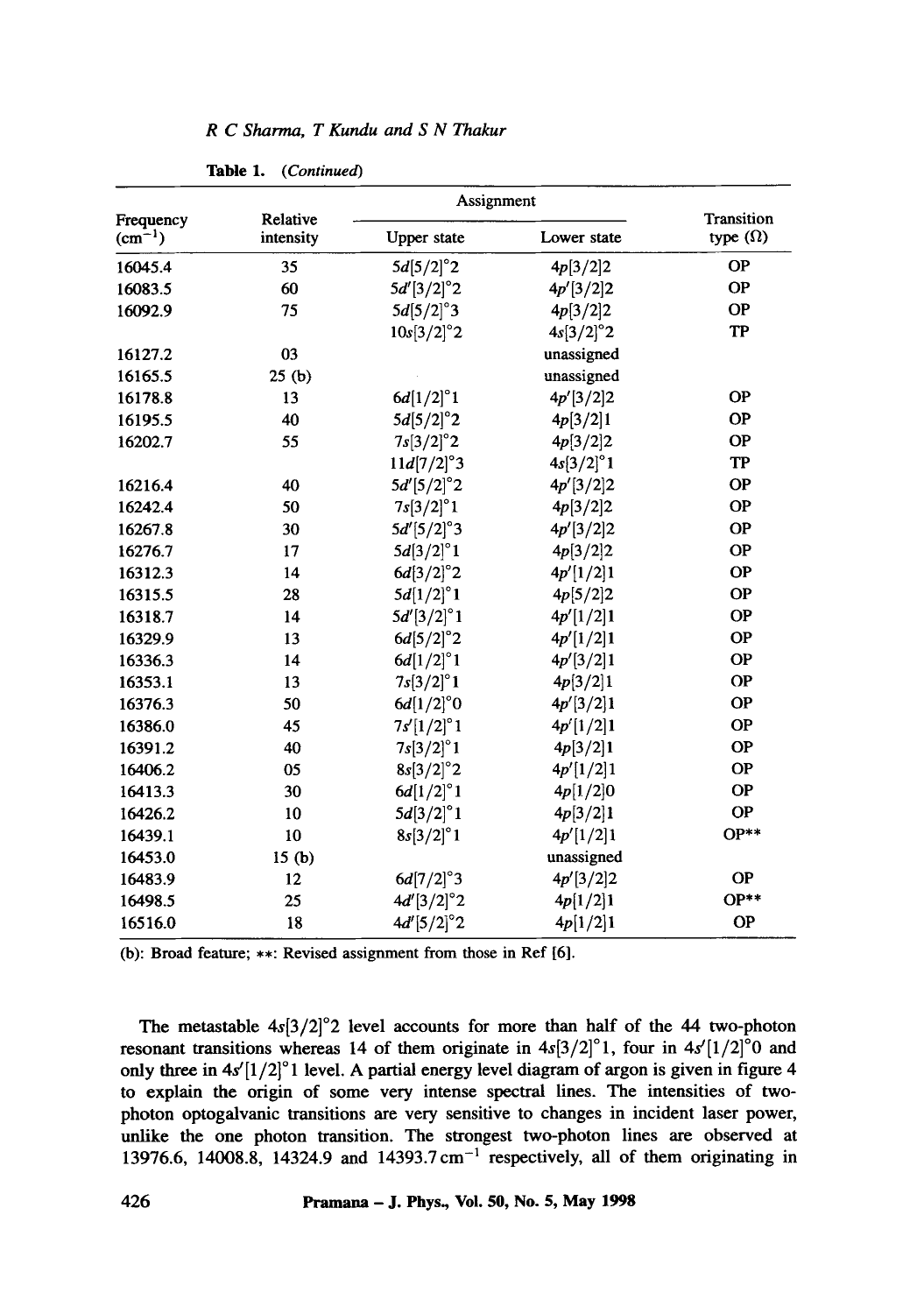| Transition<br>frequency<br>$(cm^{-1})$ | Assignment          |                     |                        | Calculated |
|----------------------------------------|---------------------|---------------------|------------------------|------------|
|                                        | Upper state         | Lower state         | Observed<br>$(\Omega)$ |            |
| 13976.6                                | $6s'[1/2]^{\circ}0$ | $4s[3/2]^{\circ}2$  | $(0.9 \pm 0.1)$        | 1.5        |
| 14008.8                                | $6s'[1/2]^{\circ}1$ | $4s[3/2]^{\circ}2$  | $(1.3 \pm 0.1)$        | 1.5        |
| 14079.2                                | $5d'[5/2]^{\circ}3$ | $4s'[1/2]^{\circ}1$ | $(2.0 \pm 0.1)$        | 1.5        |
| 14091.6                                | $5d[1/2]^{\circ}1$  | $4s[3/2]^{\circ}1$  | $(0.7 \pm 0.2)$        | 1.0        |
| 14168.4                                | $5d[3/2]^{\circ}2$  | $4s[3/2]^{\circ}1$  | $(2.1 \pm 0.2)$        | 1.5        |
| 14204.5                                | $5d[7/2]^{\circ}3$  | $4s[3/2]^{\circ}1$  | $(1.9 \pm 0.2)$        | 1.5        |
| 14266.5                                | $5d[5/2]^{\circ}2$  | $4s[3/2]^{\circ}1$  | $(2.1 \pm 0.1)$        | 1.5        |
| 14290.5                                | $5d'[5/2]^{\circ}3$ | $4s[3/2]^{\circ}1$  | $(2.0 \pm 0.1)$        | 1.5        |
| 14324.9                                | $5d[1/2]^{\circ}0$  | $4s[3/2]^{\circ}2$  | $(1.1 \pm 0.1)$        | 1.5        |
| 14365.0                                | $7s[3/2]^{\circ}1$  | $4s[3/2]^{\circ}1$  | $(0.9 \pm 0.2)$        | 1.0        |
| 14382.0                                | 5d[3/2]°1           | 4s[3/2]°1           | $(0.8 \pm 0.2)$        | 1.0        |
| 14393.7                                | $5d[1/2]^{\circ}1$  | $4s[3/2]^{\circ}2$  | $(1.5 \pm 0.1)$        | 1.5        |
| 14410.0                                | $5d'[3/2]^{\circ}2$ | $4s'[1/2]^{\circ}0$ | $(2.0 \pm 0.2)$        | 1.5        |
| 14445.9                                | $5d[7/2]^{\circ}4$  | $4s[3/2]^{\circ}2$  | $(2.1 \pm 0.2)$        | 1.5        |
| 14471.7                                | $5d[3/2]^{\circ}2$  | $4s[3/2]^{\circ}2$  | $(0.7 \pm 0.2)$        | 0.6        |
| 14475.7                                | $5d'[5/2]^{\circ}2$ | $4s'[1/2]^{\circ}0$ | $(1.9 \pm 0.2)$        | 1.5        |
| 14508.7                                | $5d[7/2]^{\circ}3$  | $4s[3/2]^{\circ}2$  | $(2.0 \pm 0.2)$        | 1.5        |
| 14592.8                                | $5d[5/2]^{\circ}3$  | $4s[3/2]^{\circ}2$  | $(2.0 \pm 0.2)$        | 1.5        |
| 14648.7                                | $7s[3/2]^{\circ}2$  | $4s[3/2]^{\circ}2$  | $(0.7 \pm 0.2)$        | 0.6        |

**Table 2.** Intensity ratio  $(\Omega)$  circular to linear polarized radiation of the two-photon transitions.

the  $4s[3/2]^{\circ}$  level. The relative intensities of these transitions under linear and circular polarizations are shown in figures 2b and 2c respectively and discussed in the next section.

Only ten of the one-photon transitions have been observed in the region II (table 1) of which three have metastable states as their lower energy levels. They originate in  $4s[3/2]^{\circ}$  level and are very strong, probably power broadened due to high laser intensity (see figure 2). The transitions originating in  $4p[5/2]$ ,  $4p[5/2]$  and  $4p[1/2]$  give rise to weak optogalvanic signals. All the one-photon optogalvanic transitions in regions I and II and many of them in region III have been observed for the first time; for some of the transitions in region HI reported earlier [6] we have noticed printing or assignment errors (marked \*\* in table 1).

## **4. Discussion and results**

The lowest excited levels in Ar (electronic configuration  $3p^54s$ ) in the order of increasing energy are :  $4s[3/2]^{\circ}$ 2,  $4s[3/2]^{\circ}$ 1,  $4s[3/2]^{\circ}$ 0,  $4s'[1/2]^{\circ}$ 0,  $4s'[1/2]^{\circ}$ 1 (see figure 4) of which the first three are primarily  $3P$  in character and the last one is  $P$  in the L-S coupling scheme.  $4s[3/2]^{\circ}$ 2 and  $4s'[1/2]^{\circ}$ 0 are truly metastable states, whereas  $4s[3/2]^{\circ}$ 1 is not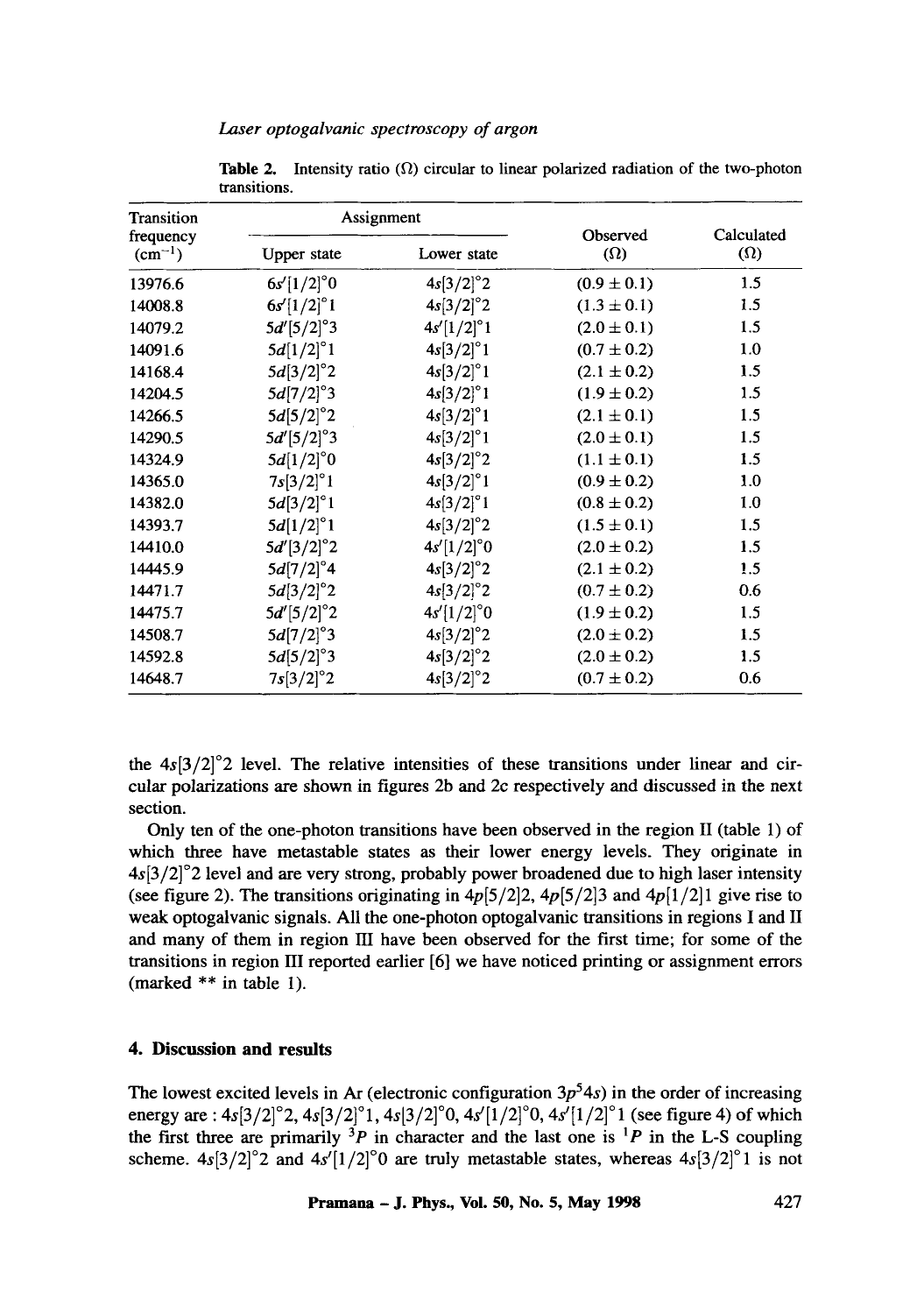#### *R C Sharma, T Kundu and S N Thakur*

quite so due to slight triplet-singlet mixing [10] and  $4s'[1/2]^{\circ}1$  has a dipole allowed transition to the ground state. The next set of excited energy levels arise from the  $3p<sup>5</sup>4p$ configuration and decay primarily to the 4s and  $4s'$  levels with a radiative life time in the range of 10-20 ns. Temporal profile of the optogalvanic voltage signal resulting from a transition between two excited states is given by [11]:

$$
\Delta V = -V_0(n_1 - n_2)[a_2 \exp(-t/T_2) - a_1 \exp(-t/T_1)], \qquad (1)
$$

where  $a_2$ ,  $a_1 (a_2 > a_1)$  are characteristic phenomenological constants,  $T_2$ ,  $T_1$  the relaxation times and  $n_2$ ,  $n_1$  the atomic populations of the upper and lower energy levels respectively.  $V_0$  is a constant for a particular transition and depends on its optical absorption cross section as well as the discharge and circuit parameters.

In temporal profile of the optogalvanic signals immediately after the laser excitation pulse  $(t = 0)$  the voltage is negative because of the dominance of the first term within the square brackets of eq. (1). This is exemplified by all the transitions shown in figure 2b. For the optogalvanic transitions with  $4s[3/2]^{\circ}2$  as the lower state and  $4p'[3/2]2, 4p'[3/2]1,$  $4p^{\prime}[1/2]$  as upper states, the signals are positive for long time delay (figure 2a) but negative for short delay (figure 2b) after the exciting laser pulse. The composite negative and positive optogalvanic signals appear because of  $T_2 < T_1$ , so that the first term in eq. (1) dominates at short delays and the second term becomes more dominant for longer delays after the exciting laser pulse. This implies that the upper states of these transitions have relaxation times comparable to those of the lower states in accordance with eq. (1).

The observed ratio  $\Omega$  of two-photon intensities with circular and linear polarization can be broadly grouped into two categories. For transitions with equal  $J$  for the upper and lower states  $\Omega \approx 0.7$  and for those with unequal J values, it is close to 2. Four of the strongest two-photon lines, however, do not show this polarization behaviour (see table 1).

Grynberg *et al* [12] have carried out a detailed analysis of optogalvanic intensity, arising from the scalar and the quadrupolar components of the two-photon transition tensor for Doppler-free two-photon spectrum of neon. They conclude that the experimental observations on polarization characteristics do not agree with theoretical prediction unless one makes use of accurate wavefunctions for the initial, final and varioug intermediate states. We also qualitatively account for the observed ratio  $(\Omega)$  in the following way. We have calculated the optogalvanic intensity ratios of circular to linear polarized light ( $\Omega$  = circular/linear) by evaluating the contributions of scalar and quadrupolar components using the two-photon matrix given by Grynberg *et al* [12];

$$
\Gamma_{g} = \frac{A}{2J_{g} + 1} \sum_{k=0,2} \frac{|\langle eJ_{e}||Q^{k}||gJ_{g}\rangle|^{2}}{2k+1} \left(\sum |a_{q}^{k}(\varepsilon_{1}, \varepsilon_{2})|^{2}\right)
$$

$$
= \frac{A}{2J_{g} + 1} \left[\frac{|\langle eJ_{e}||Q^{0}||gJ_{g}\rangle|^{2}}{1} (|a_{0}^{0}(\varepsilon_{1}, \varepsilon_{2})|^{2}) + \frac{|\langle eJ_{e}||Q^{2}||gJ_{g}\rangle|^{2}}{5} \left(\sum_{q} |a_{q}^{2}(\varepsilon_{1}, \varepsilon_{2})|^{2}\right)\right]
$$
(2)

**428 Pramana - J. Phys., Vol. 50, No. 5, May 1998**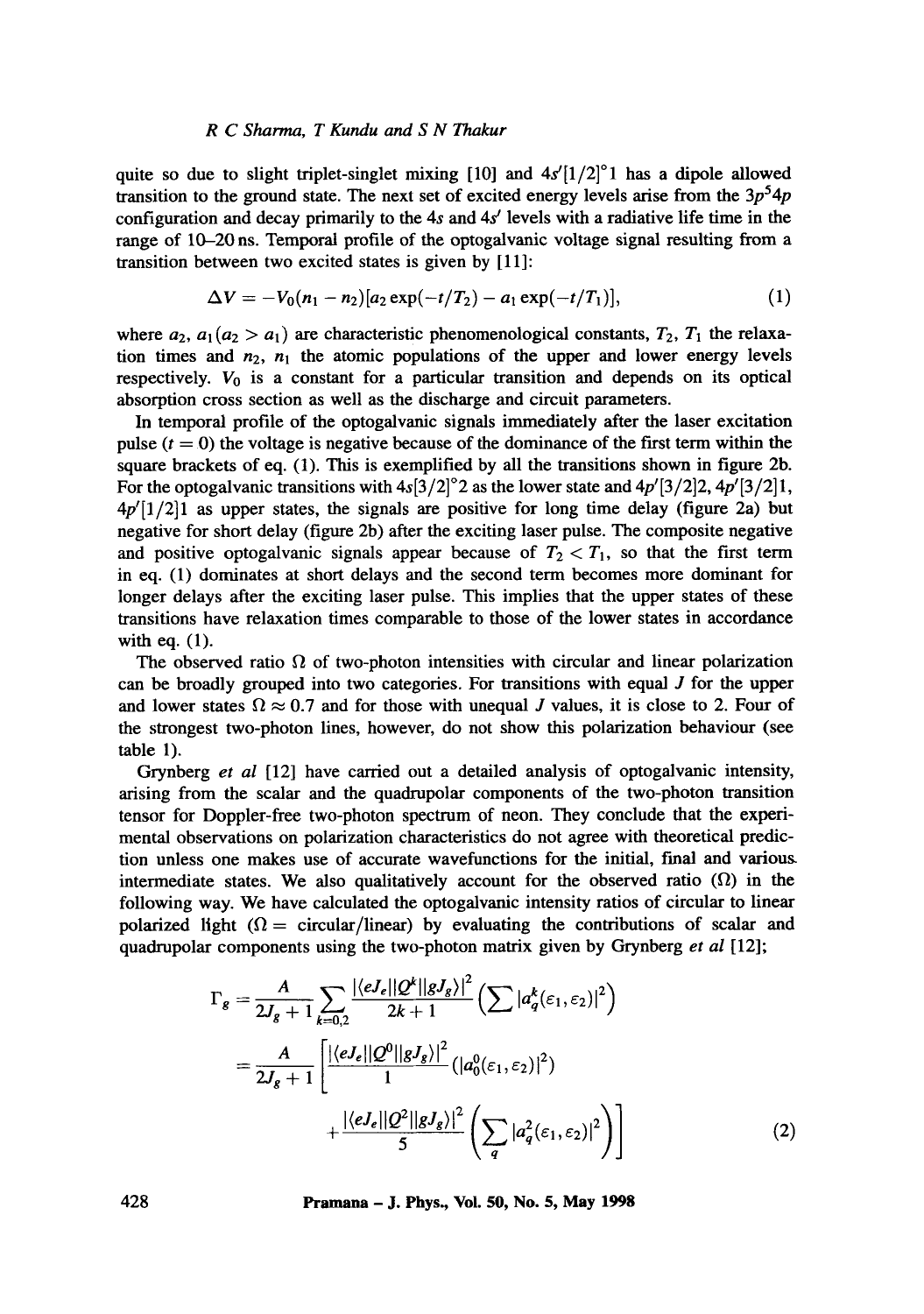## *Laser optogalvanic spectroscopy of argon*

where  $\varepsilon_1$ ,  $\varepsilon_2$  represent identical polarizations for the two-photons. Using

$$
\left| a_0^0(\varepsilon_1, \varepsilon_2) \right|^2 = 1/3
$$
  
\n
$$
\sum |a_q^2(\varepsilon_1, \varepsilon_2)|^2 = 2/3
$$
 for linear polarization, (3)

$$
\begin{vmatrix} a_0^0(\varepsilon_1, \varepsilon_2) \end{vmatrix}^2 = 0
$$
 for circular polarization, (4)

we get

$$
\Gamma_{g(\text{circular})} = \frac{A}{2J_g + 1} \left[ \frac{|\langle eJ_e || Q^2 || gJ_g \rangle|^2}{5} \right],\tag{5}
$$

$$
\Gamma_{g^{(linear)}} = \frac{A}{2J_g + 1} \left[ \frac{1}{3} \frac{|\langle eJ_e || Q^0 || gJ_g \rangle|^2}{1} + \frac{2}{15} \frac{|\langle eJ_e || Q^2 || gJ_g \rangle|^2}{1} \right] \tag{6}
$$

and hence

$$
\Omega = \Gamma_{g^{\text{(circular)}}}/\Gamma_{g^{\text{(linear)}}}
$$
  
= 
$$
\frac{1/5C}{1/3B + 2/15C},
$$
 (7)

where

$$
B = |\langle eJ_e || Q^0 || gJ_g \rangle|^2,
$$
  

$$
C = |\langle eJ_e || Q^2 || gJ_g \rangle|^2.
$$

The following derivations of  $\Omega$  are valid only when there is only one intermediate real level with energy close to that of one photon.

*Case 1.* When  $J_e$  is different from  $J_g$ , then  $|\langle eJ||Q^0||gJ\rangle|^2 = 0$  so that

$$
\Omega = \frac{1/5}{2/15} = 1.5. \tag{8}
$$

*Case* 2. When  $J_e$  is equal to  $J_g$  and greater than or equal to 1, then

$$
R = \frac{|\langle eJ_e || Q^0 || gJ_g \rangle|^2}{1/5 |\langle eJ_e || Q^2 || gJ_g' \rangle|^2} = \frac{B}{1/5C},\tag{9}
$$

where  $R$  is the ratio of scalar to quadrupolar components, the value of  $R$  has been calculated from the Racah coefficients according to the following relation:

$$
R(g, e.J_r) = \frac{1}{3(2J_g + 1)\left[\begin{array}{cc} J_e & J_g & 2\\ 1 & 1 & J_r \end{array}\right]^2},
$$
  
R = 1 if  $J_e = J_g = 1$ ;  $R = 3$  if  $J_e = J_g = 2$ , (10)

where  $J_r$  is the angular momentum of the real intermediate level. Now from eqs (7) and

**Pramana - J. Phys., Vol. 50, No. 5, May 1998** 429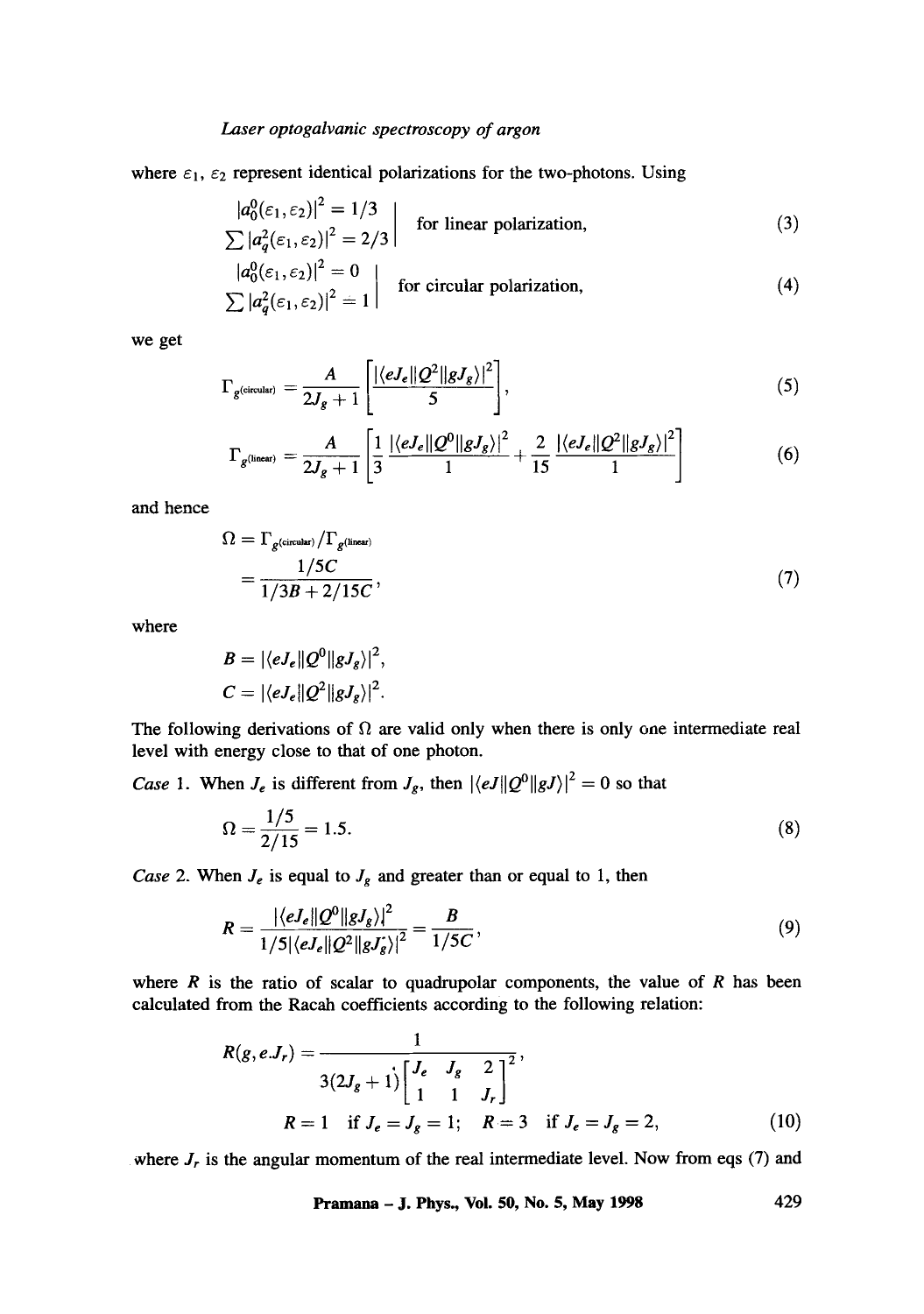(9),  $\Omega$  is given by

$$
\Omega = \frac{1/5}{1/15R + 2/15},
$$
  
\n
$$
\Omega = 1 \text{ if } R = 1; \quad \Omega = 0.6 \text{ if } R = 3.
$$
 (11)

The observed values of  $\Omega$  for transitions at 14471.7 cm<sup>-1</sup> and 14648.7 cm<sup>-1</sup> as shown in table 2 are in good agreement with the calculated value of 0.6 corresponding to transitions between two levels with  $J' = J'' = 2$ . Similarly the observed values of  $\Omega$  for transitions at  $14365.0 \text{ cm}^{-1}$  and  $14382.0 \text{ cm}^{-1}$  agree well with the calculated value of 1.0 corresponding to transitions with  $J' = J'' = 1$ . However, the calculated value of  $\Omega$  for transitions corresponding to  $J' \neq J''$  do not agree with the observations except for that at 14393.7 cm<sup>-1</sup> with  $\Omega = 1.5 \pm 0.1$  compared to the theoretical value of 1.5. Thus it is found that a single intermediate level approximation is not very successful in the calculation of  $\Omega$  for two photon transition intensities between levels with unequal J values.

The enormously large intensity of two pairs of two-photon transitions shown in figures 2b and 2c must be due to the near resonance intermediate state (figure 4). The



Figure 4. Partial energy level diagram of Ar showing (i) the  $3p<sup>5</sup>4s$  metastable states, (ii) the strongest two-photon (heavy arrows) and one-photon (light arrows) transitions observed in figure 2 and (iii) the near resonance of  $3p^54p$  levels as intermediate states for the two-photon transitions.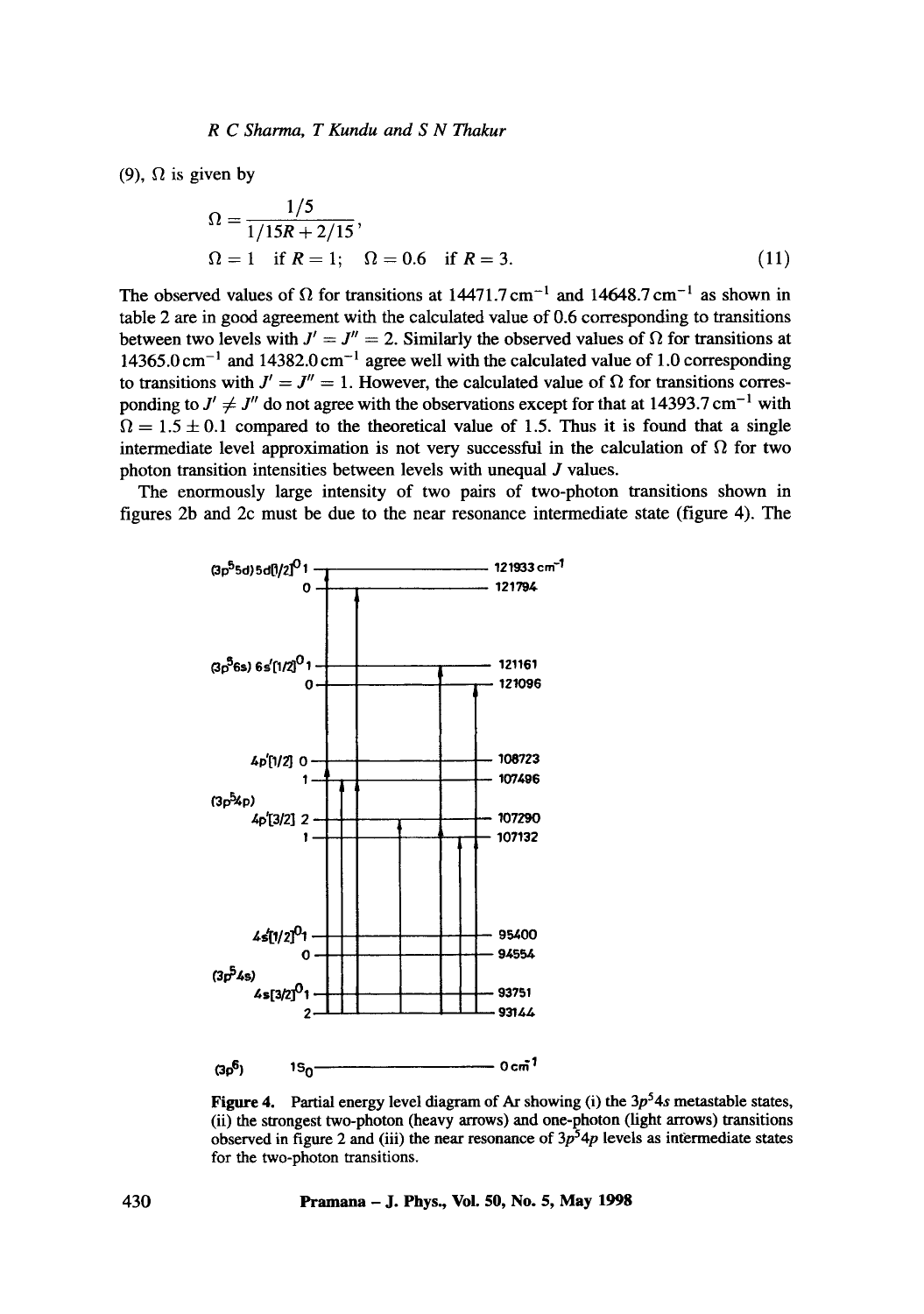## *Laser optogalvanic spectroscopy of argon*

 $4p'[3/2]1$  level is almost halfway between the  $6s'[1/2]^\circ 1$ ,  $6s'[1/2]^\circ 0$  upper levels and  $4s[3/2]^{\circ}$  lower level involved in the two-photon transitions around 13988 cm<sup>-1</sup>. Similarly the  $4p'(1/2)1$  serves as near resonant intermediate state for two-photon transitions around  $14353 \text{ cm}^{-1}$  (figure 4). Biraben *et al* [13] have also made parallel observations in optogalvanic spectrum of neon. The effects of linear and circular polarization on these two-photon optogalvanic signals are shown in figures 2b and 2c respectively. The one-photon lines located between the two pairs of two photon transition may be used as calibration marks for the change in relative intensities of the two-photon lines. The twophoton intensity ratio  $\Omega$  (circular/linear) is found to be 1.5, 1.1, 1.3 and 0.9 for transitions to  $5d[1/2]^{\circ}1$ ,  $5d[1/2]^{\circ}0$ ,  $6s'[1/2]^{\circ}1$  and  $6s'[1/2]^{\circ}0$  upper levels respectively from the metastable  $4s[3/2]^{\circ}$  level. This observation does not follow the polarization behaviour found for other two-photon transitions with unequal  $J$  for upper and lower states (see preceding paragraph). The near resonance of the intermediate states and the important role of collision induced ionization [14] in the generation of optogalvanic signals may be responsible for unusual polarization characteristics of these transitions.

## **5. Conclusion**

One-photon transitions exhibit a composite temporal profile with both negative and positive voltage signal whereas the two-photon transition profiles have negative voltage signal only. Linear and circular polarization studies have been carried out to distinguish different types of two-photon transitions.

A near resonant observation has been made for the first time where intermediate level in the two-photon transition happens to be a real level. This gives rise to intensity changes in the circular and linear polarizations as compared to two-photon transitions with nonresonant intermediate levels.

## **Acknowledgements**

Experimental work was carried out in Rutgers University, USA, while (TK) and (SNT) were visiting scientists. The authors are thankful to Prof. J Philis and Dr D Guo for many suggestions to improve the manuscript. They gratefully acknowledge financial support from the Petroleum Research Fund administered by the American Chemical Society and National Science Foundation.

## **Reference**

- [1] M-C Su, S R Oritz and D L Monts, *Opt. Commun.* 61, 257 (1987)
- [2] G A Bickel and K K Innes, *Appl. Opt. 24,* 3620 (1985)
- [3] S N Thakur and K Narayanan, *Opt. Commun.* 94, 59 (1992)
- [4] J R Nestor, *Appl. Opt.* 21, 4154 (1982)
- [5] M H Bergemann and R J Saykally, *Opt. Commun.* 40, 277 (1982)
- [6] B R Reddy, P Venkateswarlu and M C George, *Opt. Commun.* 75, 267 (1990)
- [7] D L Monts and M-C Su, *Appl. Spectrosc.* 44, 641 (1990)
- [8] G Racah, *Phys. Rev.* 61, 537 (1942)